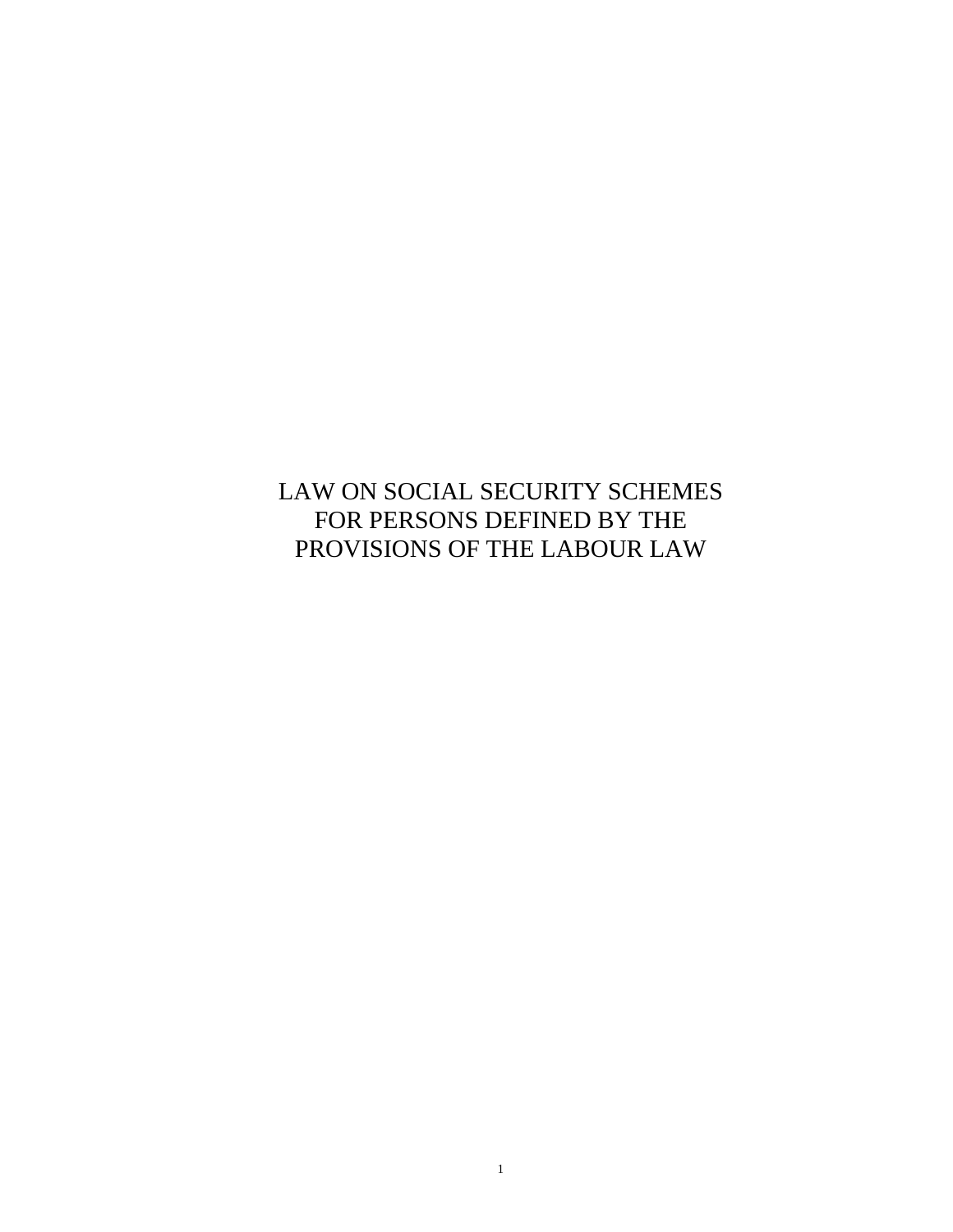# **CONTENTS**

| Chapter 1 |  |
|-----------|--|
| Chapter 2 |  |
| Chapter 3 |  |
| Chapter 4 |  |
| Chapter 5 |  |
| Chapter 6 |  |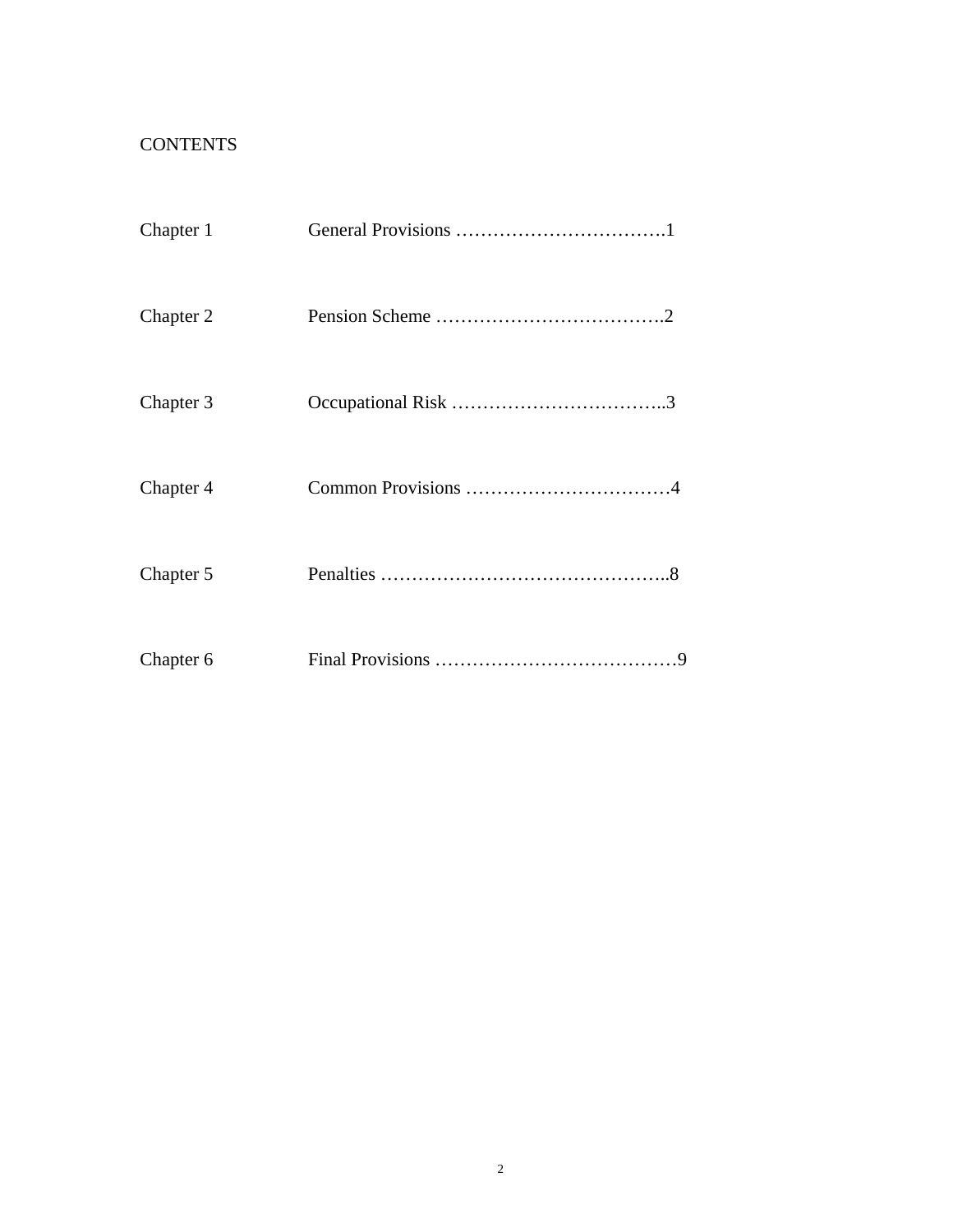## *Chapter 1 General Provisions*

#### **Article 1-**

This law aims at organizing the Social Security Schemes for persons defined by provisions the provisions of the Labour Law of the Kingdom of Cambodia as follows:

1-Pension scheme which is in charge of providing old age benefit, invalidity benefit and survivors' benefit.

2-Occupational risk which is in charge of providing employment injury and occupational disease benefit.

The other contingencies shall be subsequently determined by Sub-decree base on the actual situation of the national economy.

#### **Article 2-**

The service supplement the benefits including health and social activities, shall be determined by sub-decree.

#### **Article 3-**

The Social Security Schemes prescribed by this law shall be under the Management of the National Social Security Fund. This National Social Security Fund has its acronym "NSSF" The National Social Security Fund is the public establishment which is formulated by Subdecree in accordance with Royal Kram  $N^{\circ}$  CS/RKM/06561/03 dated June 15, 1996 promulgated the law on General Statute of Public Enterprise and Royal Decree No. NS/RKT/ 1297/91 dated December 31, 1997 on Judicial Statute of Public Establishments.

#### **Article 4-**

Persons covered by the Social Security Schemes in this law regardless of nationality, race, sex, belief religion, political opinion, national extraction, social origin, membership of trade union or act in trade union are:

-All workers defined by the provisions of the Labour Law, if those persons perform work in the territory of the Kingdom of Cambodia for the benefit of an employer or employers, regardless of nature, form and validity of the contract done or kind and amount of the wage received by the person thereof.

-State workers, public workers and every personnel who is not governed by the Common Statute for Civil Servants or by the Diplomatic statue as well as officials who are temporarily appointed in the public service.

-Trainee person who is attending for rehabilitation center and apprentice shall deem as workers providing in paragraph 1 of this article. Prakas of the Ministry in charge of Social Security Schemes shall determine terms of implementation of these provisions.

-Persons work in self-employed profession. Prakas of the Minister in charge of Social Security Schemes shall determine provisions in this paragraph.

-Seasonal or occasional workers. Prakas of the Minister in charge of Social Security Schemes shall determine other particular necessary terms of implementation of the provisions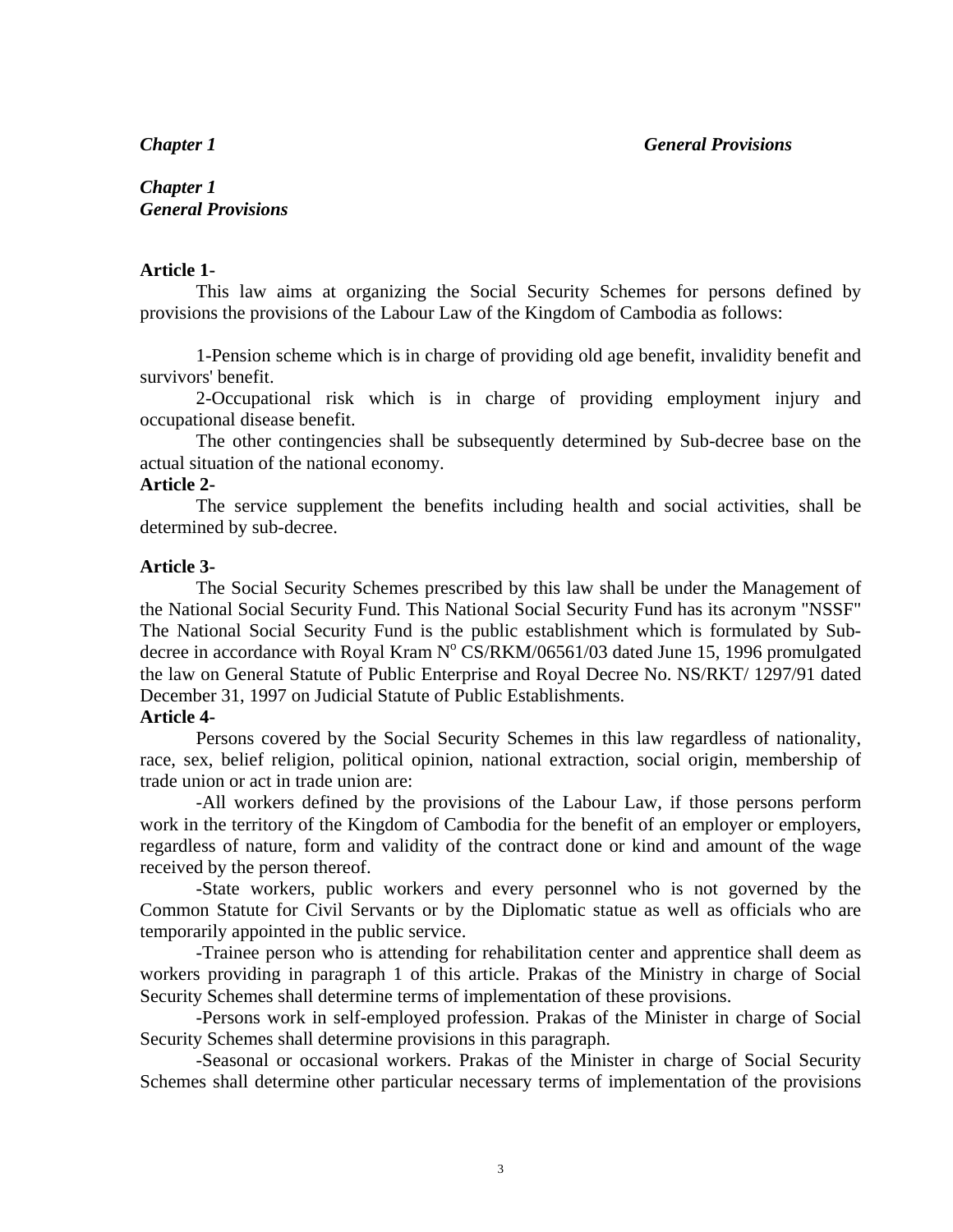after consulting with the Technical Council and the Governing Body of National Social Security Fund.

The composition and function of the Technical Council shall be determined by Subdecree.

## **Article 5-**

1-Any person with the contributor membership of the Schemes for a period of six consecutive months, and no longer fulfill the compulsory conditions for joining the Social Security Schemes of this Law, but wishes to voluntarily continue in the pension scheme may do so. They shall apply for continued membership on a voluntary basis within three months following the date of termination of compulsory membership, or loss of status as a compulsory member.

2-On receipt of the consultation from the Technical Council and the Governing Body of the National Social Security Fund, the Minister in charge of Social Security Schemes shall issue Prakas determine the terms of implementation for the voluntary pension scheme providing in this article.

## **Article 6-**

Employers and workers covered by this law shall have a compulsory to pay contribution to NSSF. Terms and procedures of payment of the contribution and the entitlement of benefits shall be determined by Sub-decree on the formulation of NSSF as specified with in article 3.

#### **Chapter 2 Pension Scheme**

# **Article 7-**

The benefits of the pension scheme include old age pension and allowance, invalidity pension, survivors' pensions and allowance.

# **Article 8-**

- 1- Each NSSF member who is 55 years of age is entitles to old age pension provided that he or she has fulfilled the following conditions:
	- a- To be registered in NSSF in a period of at least twenty years.

b- To pay in contribution at least for sixty qualifying months for Social Security Schemes during the period of least ten years up to the date of eligibility of the pension.

2. Each NSSF member who has fulfilled such conditions specified within the precedent paragraph and reach a premature worn state, whether mental physical, before the age of 55 that cause loss of earning capacity, may request to have an early pension. Terms of findings and examination of the premature worn state before the age of 55 shall be issued by Prakas of the Minister in charge of Social Security Schemes after consulting with the NSSF Governing Body.

3- Old age and early pensions come into force at the first day of calendar month following the date that the person concerned has duly fulfilled the conditions already, provided that he or she applied to NSSF within the period of 12 months after the above

mentioned date. In case of the application form for the pension has submitted after the above mentioned date, it will come into force at the first day of the calendar month following the date of receipt of the claim.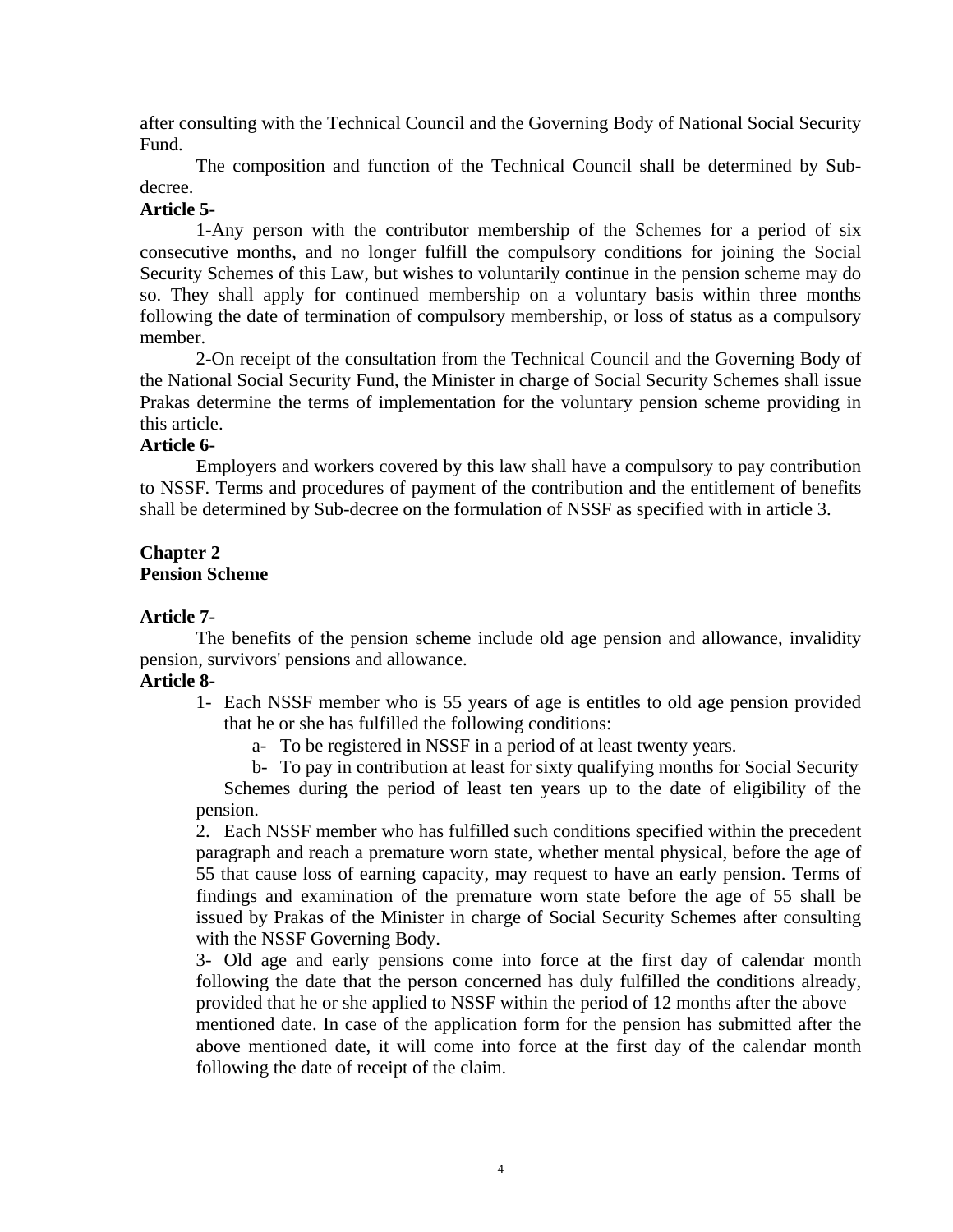4. Each NSSF member who is 55 years of age has paid contribution less than 60 qualifying months for Social Security Schemes and has finished all wage-related works, but has not fulfilled other conditions in order to get old age pension is entitled to have old age allowance which shall be paid as a lump sum.

#### **Article 9-**

NSSF member who becomes disabled before the age of 55 is entitled to have invalidity benefit provided that the person concerned has fulfilled the following conditions:

- a- being registered in the NSSF at least for five years.
- b- having fulfilled for six qualifying months for Social Security Schemes within the last 12 months up to the date of beginning of the incapacity leading to the validity.

#### **Article 10-**

In case of the death of any holder of old age or invalidity or early pension, as well as in case of the death of any NSSF member who, at the date of his or her death, has fulfilled required conditions for enjoying old age or invalidity pension or has already proved for one hundred eighty qualifying months for Social Security Schemes, the beneficiaries shall be entitled to get survivors' pension.

#### **Article 11-**

If any NSSF member who may be not entitled to an invalidity pension as well as has not yet justified for one hundred eighty qualifying months for Social Security Schemes up to the date that she/he died, husband or wife, whether disabled or not, and also orphanage of the person concerned shall be entitled to enjoy survivors' allowances that shall be provided as a lump sum in the amount of not less than monthly old age pension for the NSSF member hereof.

#### **Chapter 3 Occupational Risk**

#### **Article 12-**

An accident is considered to be employment injury, the accident inflicted on the body of the worker, regardless of the cause, if it happens to worker working or during the working hours, whether or not the worker was fault, it is the accident inflicted on the body of the worker or an apprentice with or without wage, who is working in whatever capacity or whatever place for an employer or manager of an enterprise.

Equally, accidents happening to the worker during the direct commute from his residence to the work place and home are also considered to be employment injury as long as the as the trip was not interrupted nor detour made for a personal or non-work-related reason. **Article 13-** 

1-Occupational disease is also considered as occupational risk. The Minister in charge of the Social Security Schemes and the Minister of Health, after consulting with the Technical Council, shall issue a Joint Prakas concerning identification of the occupational disease list visà-vis with list of employment regarding to physical work, exposure to toxic substance and other employment performs in insalubrious conditions or areas in which cause various diseases.

2-This list shall be revised periodically for advance technical improving and promoting the medical awareness as basis means preventing occupational diseases.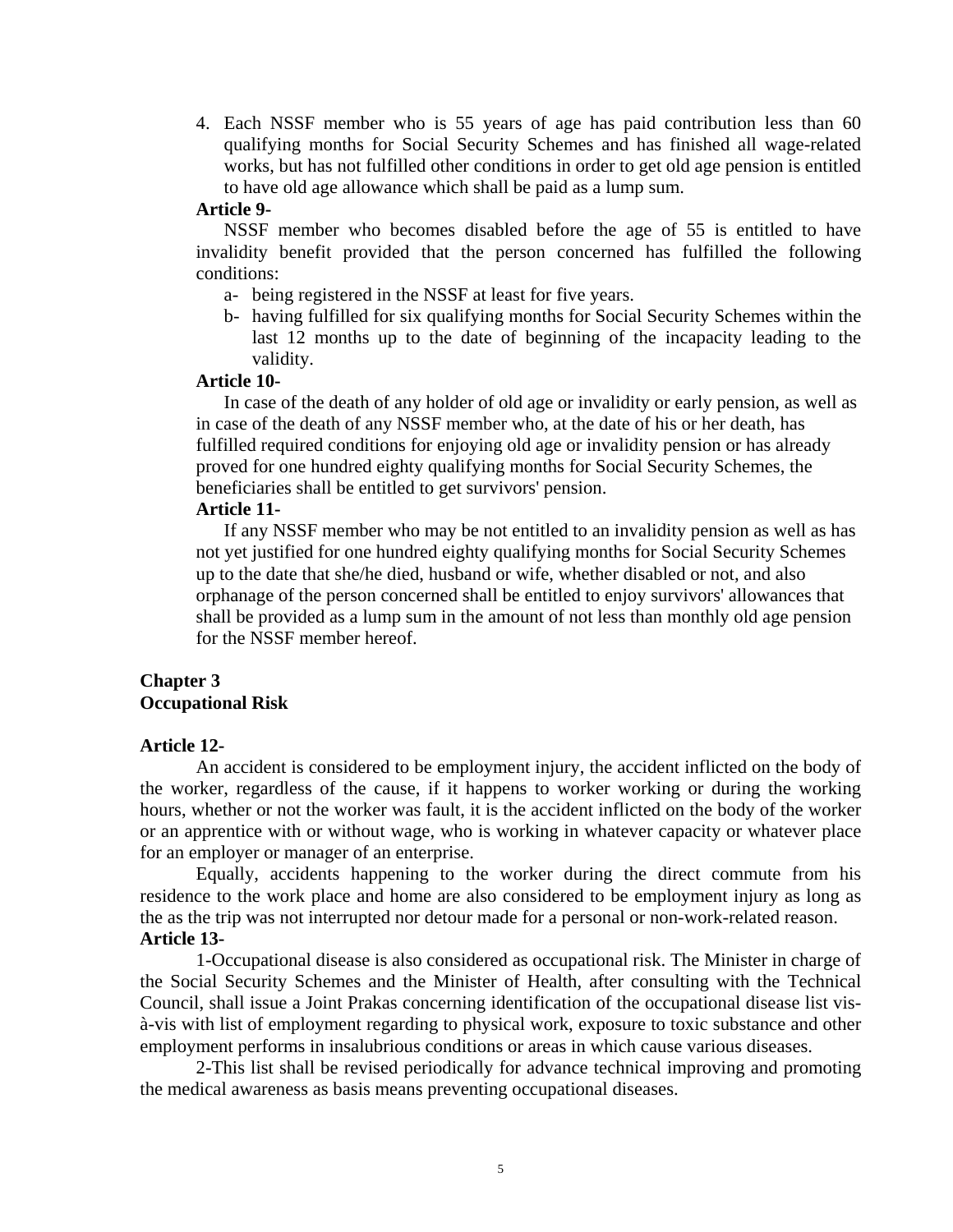3-A disease declared as occupational risk after the date that worker stopped working, is also pave the right for the victim has the occupational risk benefit, if the declaration is done during the period shown in the occupational disease list as prescribed in the paragraph 1 of this article.

## **Article 14-**

1-A victim caused by employment injury or commuting accident or occupational disease shall promptly inform to employer's representative about the accident inflicted on his/her except in the event of force majeure or in complete accessibility or has other thoughtful reasons. The beneficiaries, if there is a fatal accident, shall carry out such obligation.

2-Employer shall notify to NSSF within the period of less than forty-eight hours about employment injury or commuting accident or occupational diseases inflicted on workers working in there enterprise. This notification shall be made through the modality, which determined by Joint Prakas of the Ministry in charge of Social Security Schemes and Ministry of Health as proposed by the Governing Body of NSSF.

3-The method of investigation and duty of the victim of employment injury or commuting accident or occupational diseases shall be determined by joint Prakas of the Ministry in charge of Social Security Schemes and Ministry of Health.

## **Article 15-**

Benefit for occupational risk are:

- a- Medical care services for occupational risk caused by employment injury or commuting accident or occupational diseases whether the accident interrupt the work or not.
- b- Provide daily allowance for employment injury or commuting accident or occupational diseases causing temporary disability.
- c- Provide disabled pension or allowance for employment injury or commuting accident or occupational diseases causing permanent disability.
- d- Provide funeral benefits and survivors' pension.

## **Article 16-**

Medical care services are follows:

- a- Medical treatment, surgery, and dentistry as well as X-ray photograph, laboratory examinations and other analysis.
- b- Supplying pharmaceutical and incidental products for treatment.
- c- Providing allowance for victim caring in hospital or other places.
- d- Supply, maintenance and repair of prostheses limbs or orthopedic necessities that requires by a doctor designated or recognized by the NSSF or any kind of improving work rehabilitation or vocational retraining.
- e- Work rehabilitation, vocational retraining, job reclassifying base on the conditions fixed by Prakas of the Minister in charge of Social Security Schemes.
- f- Transport of the victim from accident site to the treatment places or his/her residence.

#### **Article 17-**

In case of temporary disability, with duly confirmation from doctor designated or recognized by the NSFF the victim is entitled to have daily allowances. The daily allowances shall be given to the victim until the injury recovered or until the victim death resulting from the injury after treatment for a period of time. The daily wage of the worker for the first absent day work is payable by the employer.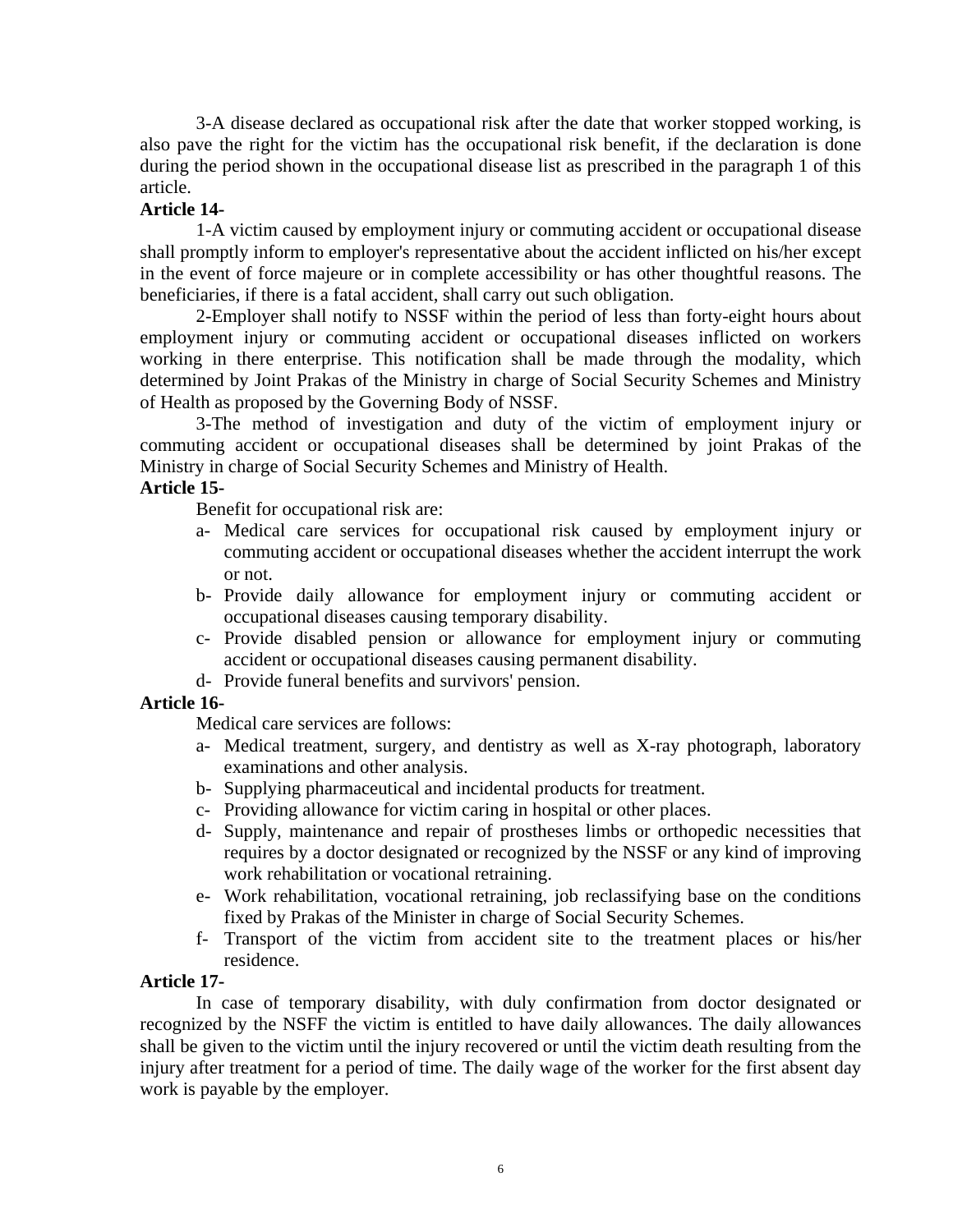#### **Article 18-**

A disability, which shall be duly certified by the doctor designated or recognized by the NSSF that it is a permanent disability the victim is entitled to:

- a- The permanent disability pension when the degree of disability incurred at least equally to twenty percent "20%"
- b- The disability allowance that shall be provided as a lump sum if the degree of the disability incurred less than twenty percent "20%"

The degree of permanent disability shall be determined by Prakas of the Minister in charge of Social Security Schemes following a proposal of the Governing Body of the NSSF.

#### **Article 19-**

When having the occupational risk and causing the victim died the National Social Security Fund shall Provide funeral benefits and pension for survivors of the victim.

#### **Article 20-**

Survivors of the victim are those who have the following criteria:

- a- Not discovered or separate wife or husband with legitimate married, registered by vital records office before the accident or before the victim died whether the marriage got after the accident.
- b- All children under the victim charge shall be determined by Sub-decree on the establishment of NSSF.
- c- Parents or ageing persons who are under the tutelage and direct charge of the victim during the accident.

## **Article 21-**

1- NSSF member who received the pension of the permanent partial disability, but has new occupational risk shall be recalculated the amount of new pension base on the degree of the new disability. Nevertheless, if in this last accident, the victim gets higher averages base wage, shall take this wage as means of calculation of the new pension.

2- NSSF member who is receiving disabled allowance, but has new occupational risk causing disability, with the degree at least twenty percent, the person is entitled to disabled pension base on his/her actual degree of disability. If the last accident, the victim receives higher average base wage. shall take this wage as for calculating the new pension.

3-Disabled pension, generally, shall be always reviewed. The National Social Security Fund shall organize an advance medical check-up for the victim who received the disable pension.

The victim cannot oppose to the medical check-up conducted as ordered by the National Social Security Fund.

## **Article 22-**

In the coverage of the health and social action program, the NSSF shall organize occupational risk prevention such as occupational health and its implementing rules.

#### **Chapter 4 Common Provisions**

## **Article 23-**

The method of participation of employer. worker registration, contribution payment, computing benefit and benefit service under the liability of employers and workers in the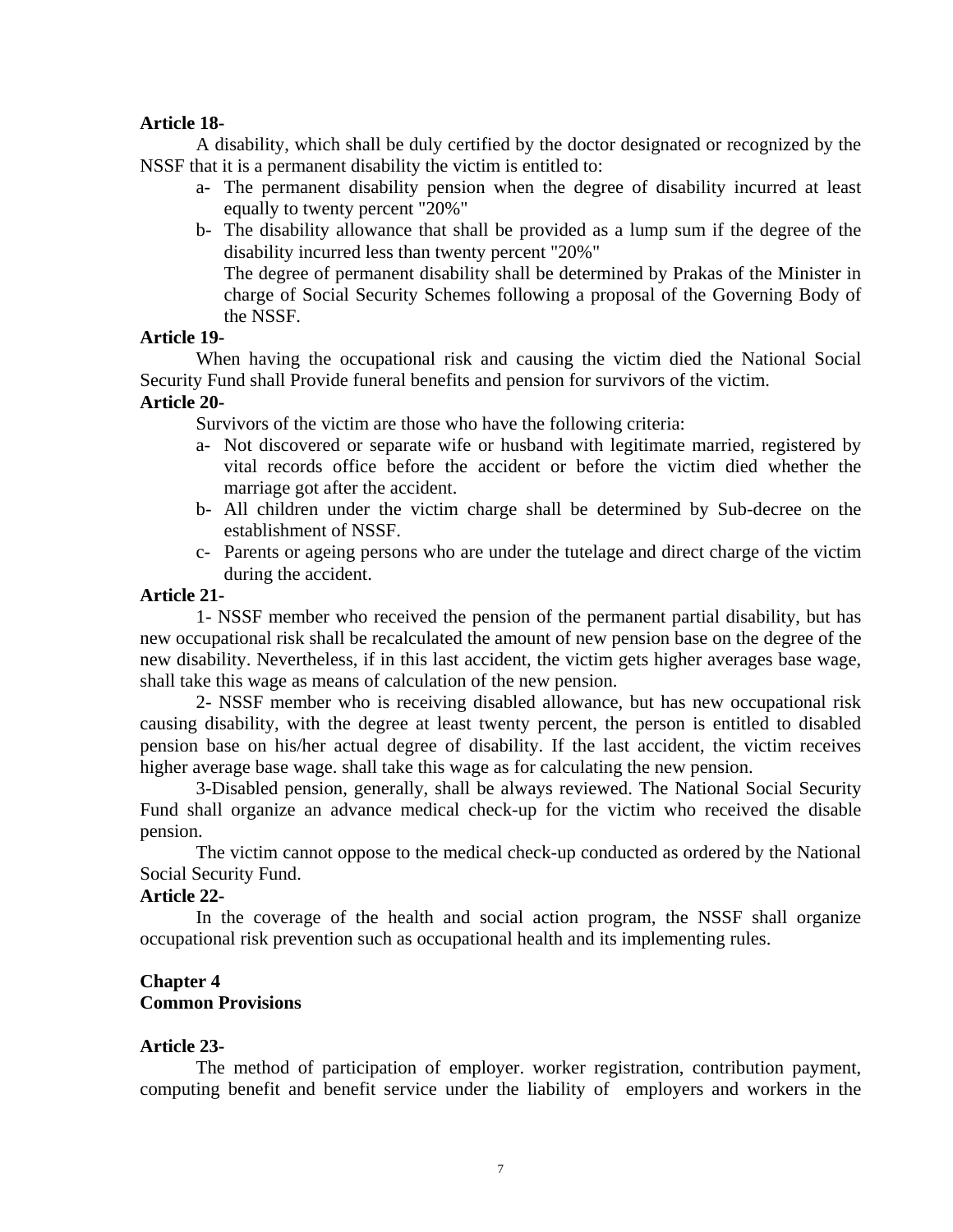function of the Social Security Schemes. shall be issued by Prakas, with the proposal of Governing Body of the NSSF, of the minister in charge of Social Security Schemes. **Article 24-** 

1- The NSSF health and social action program fund shall be granted by find resulting from the late payment of the contribution of the employer and late submitting the payroll ledger and the deduction in advance from other NSSF income.

2- The NSSF shall consume health and social action fund for:

a- Activity of general prevention, employment accident prevention and occupational

diseases, vocational rehabilitation, research and compiling occupational risk statistics and campaign to promote the improvement of preventions and vocational retraining.

b- Granting financial assistance or participating with the public or private organizations in the area of health and social action program that is important activity for NSSF member of each sector.

## **Article 25-**

1- The similar duration that allowed NSSF member to receive benefits is any duration that the member has received occupational risk daily allowance or the disabled duration not more than six months in case of illness with proper conformation from a designated or recognized doctor by the NSSF or duration of absence in normal leave including traveling duration set forth in the Labour Law.

2- The term "qualifying month" for Social Security Schemes in the month that NSSF member has fulfilled the job of at least fifteen days. The Ministers in charge of social security schemes shall determine the method of implementation for this section and also conditions for determining on "qualifying month" for social security schemes.

## **Article 26-**

Pension shall be calculated base on the monthly amount. This monthly calculation shall be determined according to the position of NSSF member in the first day of the calendar correspondent month. Each monthly amount shall be rounded off to the lower or upper hundred Riels.

The payment of pension shall be performed in every quarter.

# **Article 27-**

1- Right to demand for occupational risk daily allowance and funeral allowance shall be prescribed within the period of one year.

2- Right to demand for pension, old age and invalidity allowance, and survivors' benefit shall be prescribed within the period of five years.

# **Article 28-**

Any person who received disabled pension that required a person to look after is entitled to received additional 50 percent of the pension thereof.

# **Article 29-**

All benefits shall be non-transferable or non-seizable except in the condition and limitation as same as wage transfer or seize set forth in the Labour Law.

## **Article 30-**

In the event of accumulation of two pensions, whether disabled or old age, subject to the provisions of this law the beneficiary is entitled to receive which pension that its amount is highest.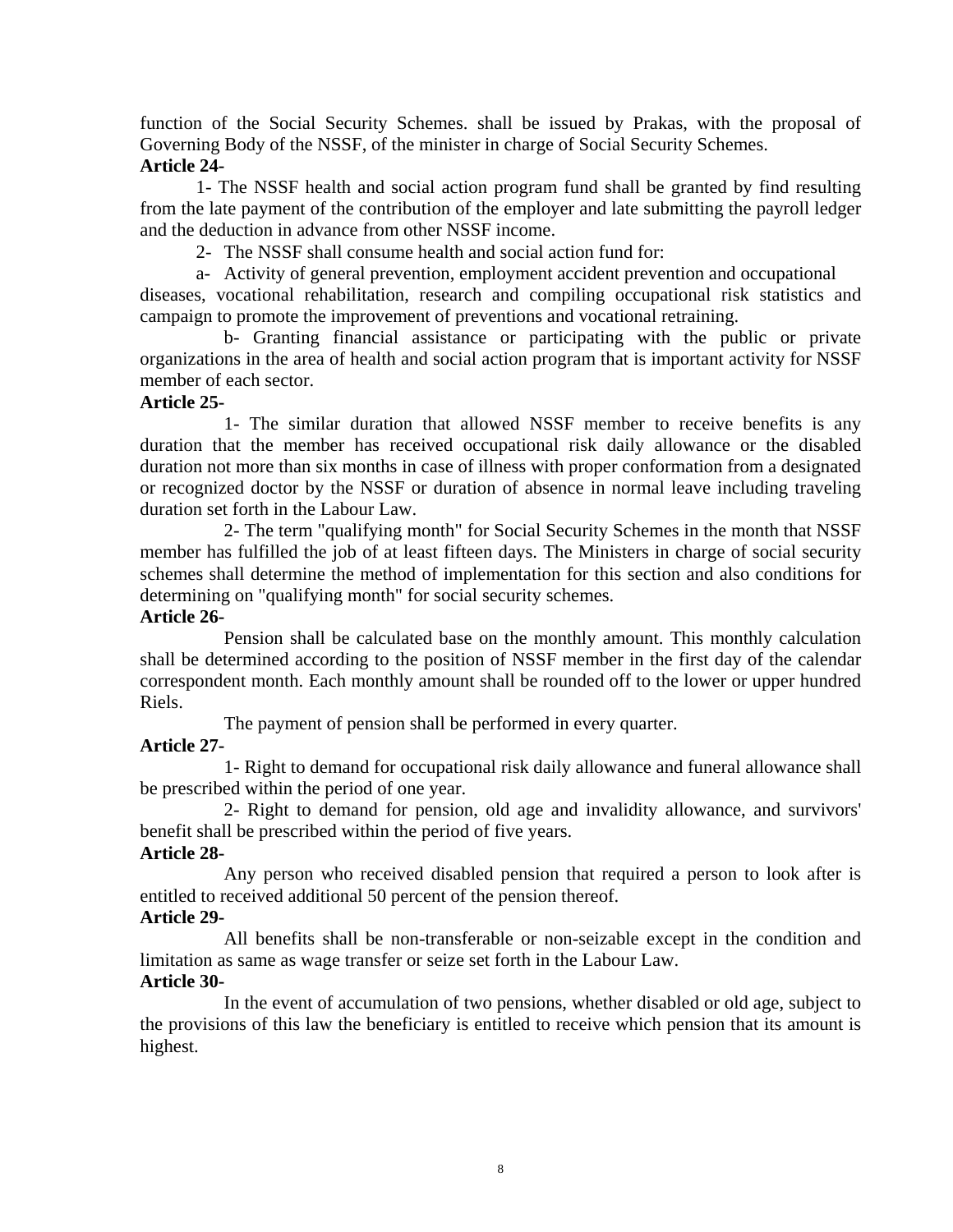#### **Article 31-**

Dispute or complaint relating to the implementation of the provisions and regulations concerning social security schemes between NSSF member, employer and NSSF that can not be solved through conciliation by the Committee for Conciliation of Dispute or Complaint of the NSSF shall be under the authorization for a court of law, which the NSSF member or employer live in. The Minister in charge of Social Security shall issue Prakas determining the composition and formulation of the Committee for dispute settlement of the NSSF.

#### **Article 32-**

1- To create a coordinated system between the old age service which established by this law and all public insurance schemes with a view to validate retirement, the previous service and the period of insurance in the event of changing their status and schemes of the broker.

2- Prakas of the Ministry in charge of Social Security Schemes shall determine the method for implementing this coordinate system.

#### **Article 33-**

The National Security Fund shall not be liable to taxes and duties. However, the operation of this fund that is characteristic as business or trade with a view to thoroughly reach profit shall be liable to taxes.

# **Chapter 5**

## **Penalties**

#### **Article 34-**

The violation of the provisions of this law shall be fined or imprisoned or both The NSSF director imposes fines.

## **Article 35-**

Fine are set in multiples of the base daily wage. The base daily wage is the minimum wage set by a Joint Prakas of the Minister in charge of Social Security Schemes and the Minister of Justice.

#### **Article 36-**

The violation of the provisions of article 6 and 23 of this law are liable to fine of ten to thirty days of the base daily wage, or in case of committing the subsequent offence shall be liable to a fine of thirty to ninety days of the base daily wage in exclusion on the punishment relating to contribution dues and other process for which shall be born by the employer thereof. This fine shall be applied as many as times that workers employing in the conditions in contrary to the provisions of this law.

#### **Article 37-**

Any employer who has retained wrongfully workers' contributions to put in the pension scheme by deducting from their wage shall be penalized for imprisonment of one month to one year and a fine of one hundred twenty to three hundred sixty days of base daily wage or shall be penalized for any of both punishments.

In case of a committing subsequent offence in the period of three years shall be penalized for imprisonment of one to five years and a fine of one hundred twenty days to three hundred sixty days of base daily wage or shall be penalized for any of both punishments.